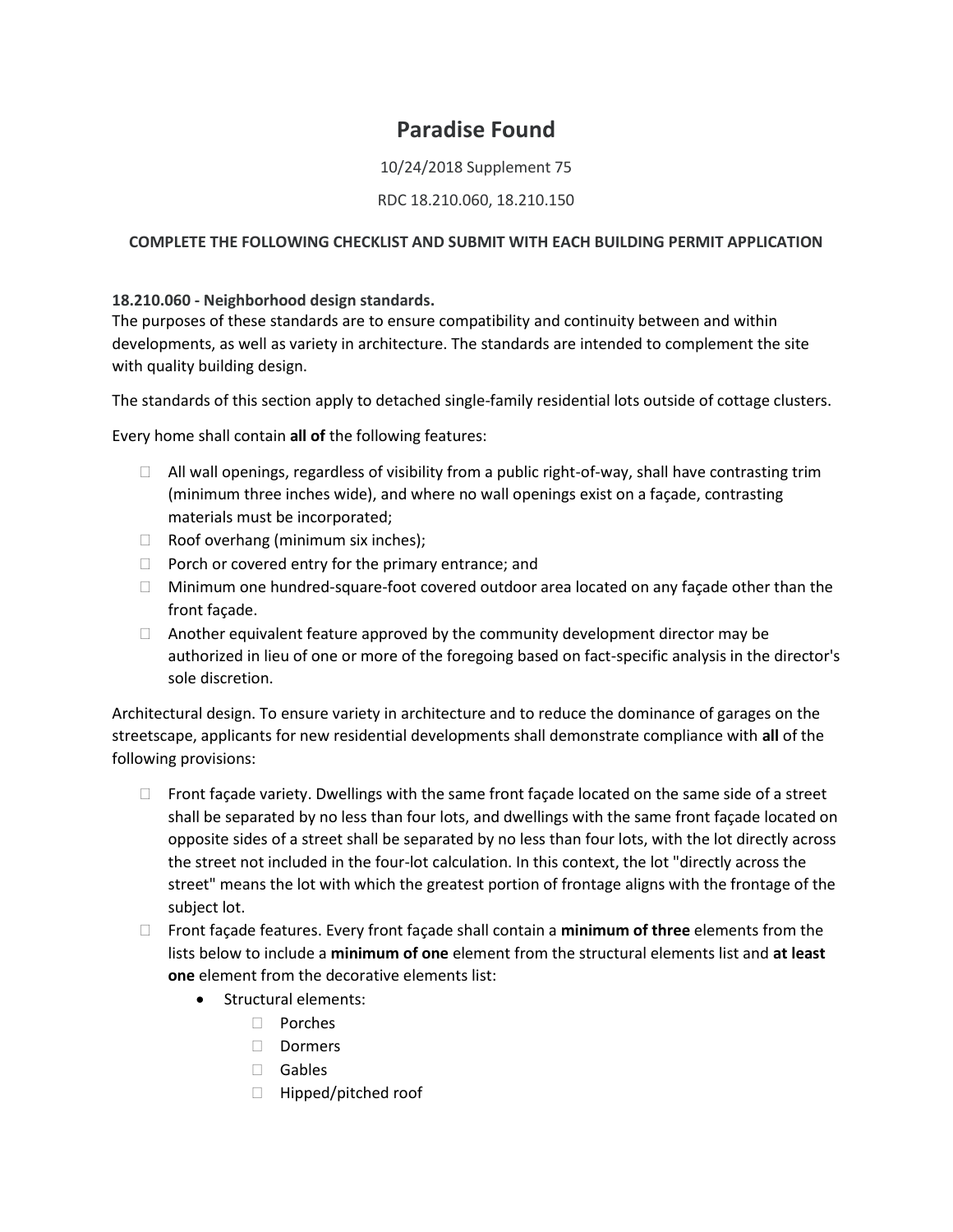- $\Box$  Bay window
- $\Box$  Cupolas/towers
- □ Sixteen-inch offset
- Balconies
- $\Box$  Unique roofline via orientations (structure, pitch, etc.)
- □ Vertical breaks/horizontal walls
- Decorative elements:
	- $\Box$  Decorative garage doors
	- □ Pillars/posts
	- Decorative finish
	- $\Box$  Contrasting materials
	- $\Box$  Brick/rock accents
	- □ Variable siding materials
	- □ Shutters
	- D Plan reversal
	- $\Box$  Other architectural elements, other than color, glass or lighting, including varying texture and materials within the same building, or massing, or window voids.
- $\Box$  Housing within the same development that faces across a public or private street or right-of-way shall be the same type, i.e., single-family attached facing single-family attached or townhouses facing townhouses.
- $\Box$  Where houses are served by alleys, all garages and on-site parking shall be accessible from the alley and the facade of the house facing the public street shall be designed as the front of the house including, but not limited to, a primary building entrance consisting of inward swinging door(s), porch(es), window(s) and pathway(s) to the public sidewalks.

**18.210.150 - Special provisions for cottage, carriage and two/three-unit homes.**

The standards of this section apply to lots in cottage clusters.

Applicants shall demonstrate compliance with **all** of the following provisions:

- $\Box$  Maximum cottage unit size is 1,500 square feet.
- □ Maximum Floor Area Ratio (FAR) is 0.35.
- $\Box$  Each unit must have a covered porch with a minimum area of 64 square feet per unit and a minimum dimension of 7 feet on all sides.
- $\Box$  To the maximum extent feasible, each dwelling unit lot that abuts a common open space shall have a primary entry and/or covered porch oriented to the common open space.
- $\Box$  Each dwelling unit abutting a public right-of-way (not including alleys) shall have a primary or secondary entrance or porch, oriented to the public right-of-way. If a dwelling unit lot abuts more than one public right-of way, the city shall determine to which right-of-way the entrance or porch shall be oriented.
- $\Box$  To minimize the size of a parking area and to avoid impacts to public spaces, shared detached garages and surface parking areas shall satisfy **all** of the following design criteria: